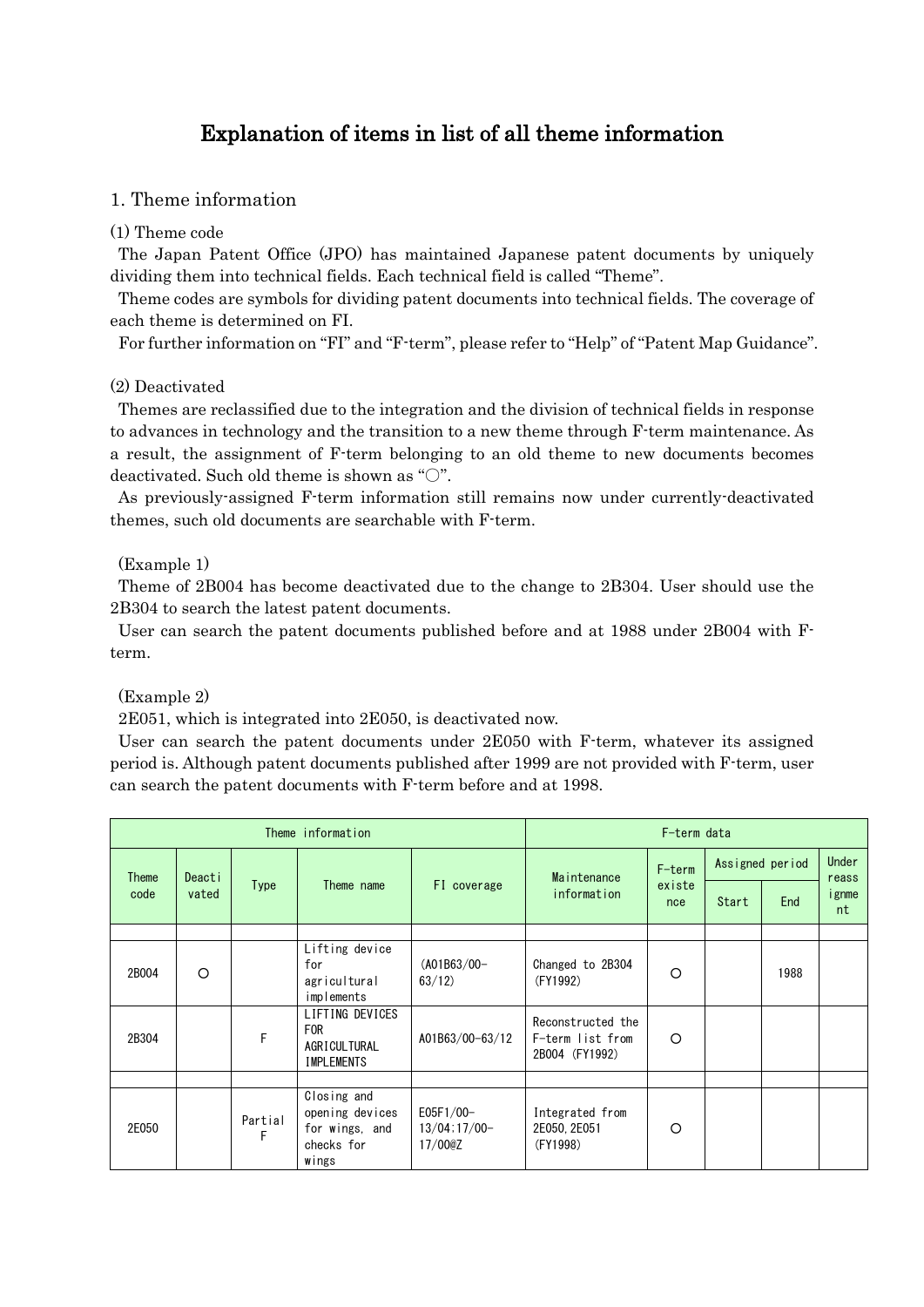### (3) Assignment Type

All patent documents are provided with FI. F-term along with FI is added to themes with multilateral technologies and/or themes which is assigned to a large number of documents. Whether F-term is assigned is determined not on each theme but on each FI.

"F" means a theme where patent documents having at least one FI entry among all FI entries fully covering a theme are under F-term reassignment. "Partial F" means that F-term assignment is required to documents belonging to a theme, to which FI is partially allocated. "FI" means a theme to which only FI is provided and for which F-term assignment is deactivated.

#### (Example 3)

2B053 was assigned with F-term in the past. However, patent documents published after 1995 were not assigned with F-term. 2B053 is a theme (FI theme) to which only FI is now provided. Although user can search the patent documents published before and at 1994 under 2B053 with F-term and FI, can not search the patent documents published after 1995 with Fterm.

While F-term assignment is deactivated for such theme, FI is continuously provided to them. Thus, the column "Deactivated" is blank.

#### (Example 4)

2B071 is a theme, to which only FI is provided and F-term is not assigned. User can search the patent documents only with FI.

| Theme information |                                                                                        |               |                                                          | F-term data                            |                                                          |        |                 |      |                |
|-------------------|----------------------------------------------------------------------------------------|---------------|----------------------------------------------------------|----------------------------------------|----------------------------------------------------------|--------|-----------------|------|----------------|
| <b>Theme</b>      | Deac<br>Maintenance<br>tiva<br>FI coverage<br>Type<br>Theme name<br>information<br>ted |               |                                                          |                                        |                                                          | F-term | Assigned period |      | Under<br>reass |
| code              |                                                                                        | existe<br>nce | Start                                                    | End                                    | ignme<br>nt                                              |        |                 |      |                |
|                   |                                                                                        |               |                                                          |                                        |                                                          |        |                 |      |                |
| 2B053             |                                                                                        | FI            | Groove, Formation of<br>holes, and covering<br>with soil | A01C5/00-5/08                          | F-term assignment<br>has been<br>deactivated<br>(FY1994) | O      |                 | 1994 |                |
|                   |                                                                                        |               |                                                          |                                        |                                                          |        |                 |      |                |
| 2B071             |                                                                                        | FI            | Harvesting machines 1<br>(hand tools and<br>methods)     | A01D1/00-<br>$11/06$ ; 91/00-<br>93/00 |                                                          |        |                 |      |                |

### (4) Theme name

It is a short description of each technical field.

(5) FI coverage

It is FI coverage of a theme.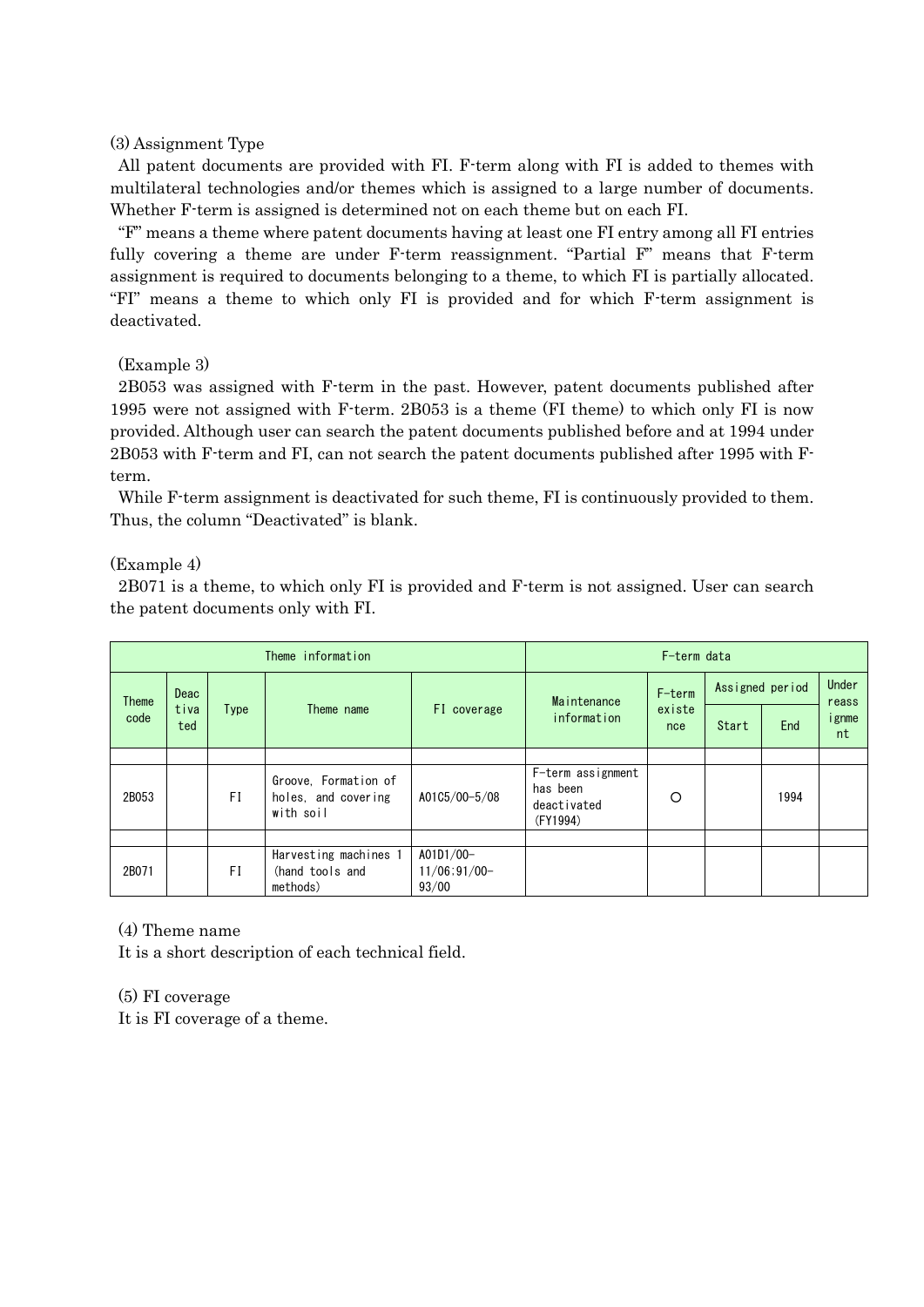# 2. F-term data

## (1) Maintenance information

It is the content of maintenance information for F-term under each theme, such as the maintenance contents and year. The following table for details.

| Description of "Maintenance information"       | Explanation                                           |
|------------------------------------------------|-------------------------------------------------------|
| Changed to New Theme Code (Fiscal              | F-term list totally reconstructed. At the same time   |
| Year)                                          | This Theme Code of such F-term was changed to         |
| 例: Changed to 2D147 (FY2016)                   | New Theme Code (Fiscal Year)                          |
| Reconstructed the F-term list from Old         |                                                       |
| Theme Code (Fiscal Year)                       | F-term list totally reconstructed. At the same time,  |
| 例:Reconstructed the F-term list from           | Old Theme Code of such F-term list replaced by        |
| 3H078 (FY2012)                                 | This Theme Code (Fiscal Year)                         |
| Revised the F-term list from Old Theme         | Partial revision of some then-existing F-term list.   |
| Code (Fiscal Year)                             | New Theme Code was established. Old Theme             |
| 例:Revised the F-term list from 2H048           | Code of such F-term list was revised and changed      |
| (FY2012)                                       | to This Theme Code <i>. (Fiscal Year</i> )            |
|                                                | Partial revision of some then-existing F-term list.   |
| Revised the F-term list ( <i>Fiscal Year</i> ) | However, This Theme Code of such F-term list          |
| 例:Revised the F-term list (FY2013)             | kept unchanged. Some viewpoints were changed.         |
|                                                | (Fiscal Year)                                         |
| Divided into New Theme Code (Fiscal            | New Theme Code was established. This Theme            |
| Year)                                          | Code covered by FI was divided into New Theme         |
| 例: Divided into 4F301 (FY1998)                 | Code (Fiscal Year)                                    |
| Integrated into New Theme Code (Fiscal         |                                                       |
| Year)                                          | This Theme Code covered by FI was integrated into     |
| 例: Integrated into 4D116 (FY2016)              | New Theme Code (Fiscal Year)                          |
| Divided from Old Theme Code (Fiscal            | New Theme Code was established. Some Old              |
| Year)                                          | Theme Code covered by FI was divided into This        |
| 例: Divided from 5B018 (FY1992)                 | Theme Code (Fiscal Year)                              |
| Integrated from New Theme Code (Fiscal         |                                                       |
| Year)                                          | Old Theme Code covered by FI was integrated into      |
| 例: Integrated from 5B018 (FY1992)              | This Theme Code <i>(Fiscal Year</i> )                 |
| Divided and integrated into New Theme          |                                                       |
| Code (Fiscal Year)                             | Part of This Theme Code covered by FI divided and     |
| 例: Divided and integrated into $3B165$         | integrated into New Theme Code (Fiscal Year)          |
| (FY2014)                                       |                                                       |
| Divided and integrated from <i>Old Theme</i>   |                                                       |
| Code (Fiscal Year)                             | Part of Old Theme Code covered by FI divided and      |
| 例: Divided and integrated from 5E337           | integrated into This Theme Code(Fiscal Year)          |
| (FY2014)                                       |                                                       |
| F-term assignment has been deactivated         | F-term assignment was deactivated for all FI within   |
| (Fiscal Year)                                  | This Theme Code covered by FI. ( <i>Fiscal Year</i> ) |
|                                                | F-term list was newly constructed for then-           |
| F-term list was constructed (Fiscal Year)      | existing F-theme which had not had F-term list.       |
|                                                | (Fiscal Year)                                         |
| Theme name was changed ( <i>Fiscal Year</i> )  | Theme name was changed (Fiscal Year)                  |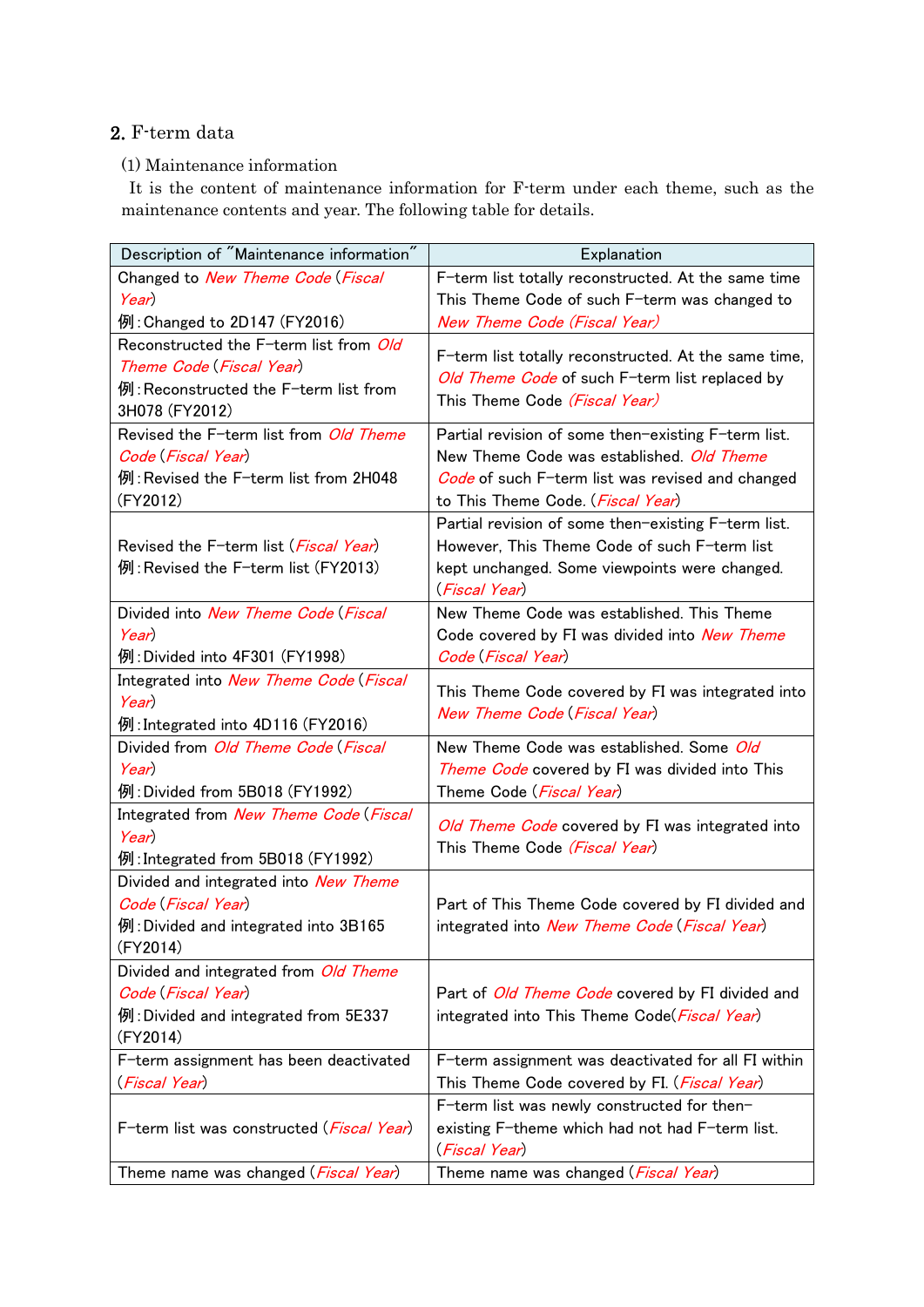|                                                                                                | Necessary/unnecessary determination of                  |  |  |  |  |
|------------------------------------------------------------------------------------------------|---------------------------------------------------------|--|--|--|--|
| Changed the obligation to assign the $F-$<br>term determined on each FI ( <i>Fiscal Year</i> ) | assignment of F-term was changed among                  |  |  |  |  |
|                                                                                                | document within some FI coverage ( <i>Fiscal Year</i> ) |  |  |  |  |
| Changed the hierarchy of F-term ( <i>Fiscal</i>                                                | Only the hierarchy of F-term (the number of dots)       |  |  |  |  |
| Year)                                                                                          | was changed ( <i>Fiscal Year</i> )                      |  |  |  |  |
| F-term is assigned to patent documents                                                         | F-term is assigned to patent documents under This       |  |  |  |  |
| published after <i>Year</i>                                                                    | Theme. The target patent documents are published        |  |  |  |  |
| 例:F-term is assigned to patent                                                                 | at and after <i>Year</i> .                              |  |  |  |  |
| documents published after 1990                                                                 |                                                         |  |  |  |  |
|                                                                                                | Start year of assignment period for F-term was set      |  |  |  |  |
| Set the assigned period ( <i>Fiscal Year</i> )                                                 | (Fiscal Year)                                           |  |  |  |  |
| Changed the assigned period (Fiscal Year)                                                      | Start year of assignment period for F-term was          |  |  |  |  |
| Eliminated the assigned period (Fiscal                                                         | changed ( <i>Fiscal Year</i> )                          |  |  |  |  |
| Year)                                                                                          | Start year of assignment period for F-term was          |  |  |  |  |
|                                                                                                | eliminated (Fiscal Year)                                |  |  |  |  |
| Reassigning would be completed <i>in Fiscal</i>                                                |                                                         |  |  |  |  |
| Year                                                                                           | Reassignment of F-term would be completed in            |  |  |  |  |
| 例: Reassigning would be completed in                                                           | Fiscal Year                                             |  |  |  |  |
| FY2018                                                                                         |                                                         |  |  |  |  |
| Under reassignment                                                                             | Under reassignment of F-term                            |  |  |  |  |

## (2) F-term existence

" $\circ$ " is the coverage of the following themes, a theme having F-term under assignment, or a theme, with currently-deactivated F-term assignment, but having F-terms enabling searches of past documents on "FI/F-term Search".

## (3) Assigned period

It means the period when F-term-assigned patent documents were published. However, as for this assigned period, the start year is the year when the assignment started and the end year is the year when the assignment ended. Thus there may be some gap between an assigned period and the years when patent documents were actually published.

### Start

It means the oldest year when F-term was assigned. In the case where "F-term existence" is "○" and "Start" of "Assigned period" is blank, the assigned range covers the oldest patent document under a theme.

## End

It means the latest year when F-term was assigned. In the case where "F-term existence" is "○" and "End" of "Assigned period" is blank, documents under a theme has been assigned with F-term up to now.

## (Example 5)

Under 2C005, patent documents published after 1987 were assigned with F-term. User can search the patent documents published after 1987 with F-term, can not search the patent documents published before and at 1986 with F-term.